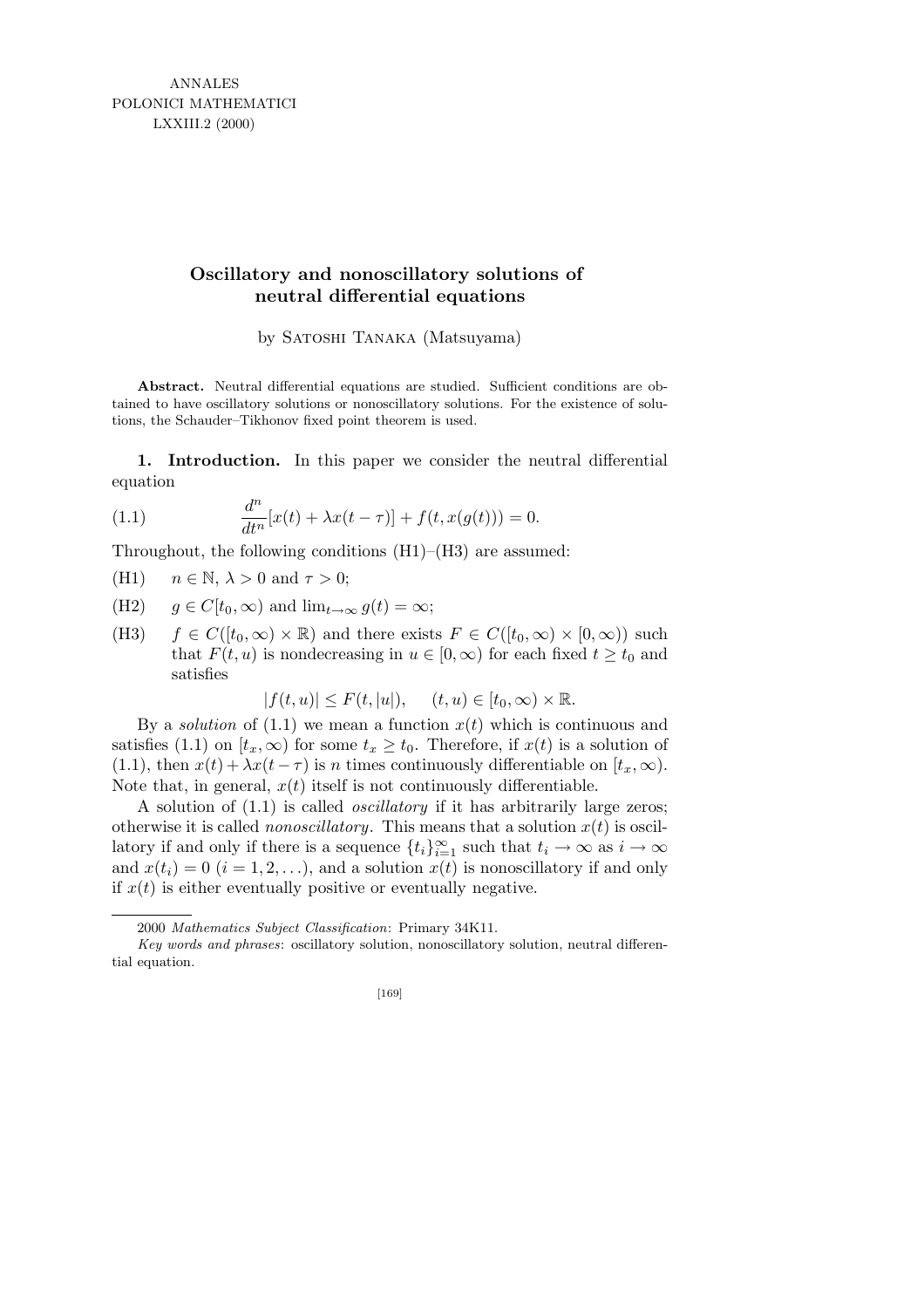There has been much current interest in the existence of oscillatory solutions and nonoscillatory solutions of neutral differential equations, and many results have been obtained. For typical results, we refer to the papers  $[1, 5-15]$  and the monographs  $[2, 3]$ .

Neutral differential equations find numerous applications in natural science and technology. For instance, they are frequently used for the study of distributed networks containing lossless transmission lines. See, for example, Hale [4].

Now consider the equation

(1.2) 
$$
\frac{d^n}{dt^n}[x(t) - \lambda x(t-\tau)] + f(t, x(g(t))) = 0.
$$

Let  $\omega, \omega_-\in C(\mathbb{R})$  satisfy  $\omega(t+\tau)=-\omega(t)$  and  $\omega_-(t+\tau)=\omega_-(t)$ , respectively, for  $t \in \mathbb{R}$ . For example,  $\omega(t) = \sin(\pi t/\tau)$  and  $\omega_-(t) = \cos(2\pi t/\tau)$ are such functions. We easily see that  $\lambda^{t/\tau}\omega(t)$  and  $\lambda^{t/\tau}\omega_{-}(t)$  are solutions of the unperturbed equations

$$
\frac{d^n}{dt^n}[x(t) + \lambda x(t-\tau)] = 0 \text{ and } \frac{d^n}{dt^n}[x(t) - \lambda x(t-\tau)] = 0,
$$

respectively. Thus it is natural to expect that, if  $f$  is small enough in some sense, equation (1.1) [resp. (1.2)] has a solution  $x(t)$  which behaves like the function  $\lambda^{t/\tau}\omega(t)$  [resp.  $\lambda^{t/\tau}\omega_{-}(t)$ ] as  $t\to\infty$ . In fact, the following results have been established by Jaroš and Kusano [7].

THEOREM A. Suppose that  $0 < \lambda \leq 1$  and that there exist constants  $\mu \in (0, \lambda)$  and  $a > 0$  such that

$$
\int_{t_0}^{\infty} t^{n-1} \mu^{-t/\tau} F(t, a\lambda^{g(t)/\tau}) dt < \infty.
$$

Then

(i) for each  $\omega \in C(\mathbb{R})$  such that  $\omega(t + \tau) = -\omega(t)$  for  $t \in \mathbb{R}$  and  $\max_{t \in \mathbb{R}} |\omega(t)| < a$ , equation (1.1) has a solution  $x(t)$  satisfying

(1.3) 
$$
x(t) = \lambda^{t/\tau} [\omega(t) + o(1)] \quad (t \to \infty),
$$

(ii) for each  $\omega_-\in C(\mathbb{R})$  such that  $\omega_-(t+\tau)=\omega_-(t)$  for  $t\in\mathbb{R}$  and  $\max_{t \in \mathbb{R}} |\omega_{-}(t)| < a$ , equation (1.2) has a solution  $x(t)$  satisfying

(1.4) 
$$
x(t) = \lambda^{t/\tau} [\omega_-(t) + o(1)] \quad (t \to \infty).
$$

THEOREM B. Suppose that  $\lambda > 1$  and that there exist constants  $\mu \in (1, \lambda)$ and  $a > 0$  such that

$$
\int_{t_0}^{\infty} \mu^{-t/\tau} F(t, a\lambda^{g^*(t)/\tau}) dt < \infty,
$$

where  $g^*(t) = \max\{g(t), t\}$ . Then (i) and (ii) of Theorem A follow.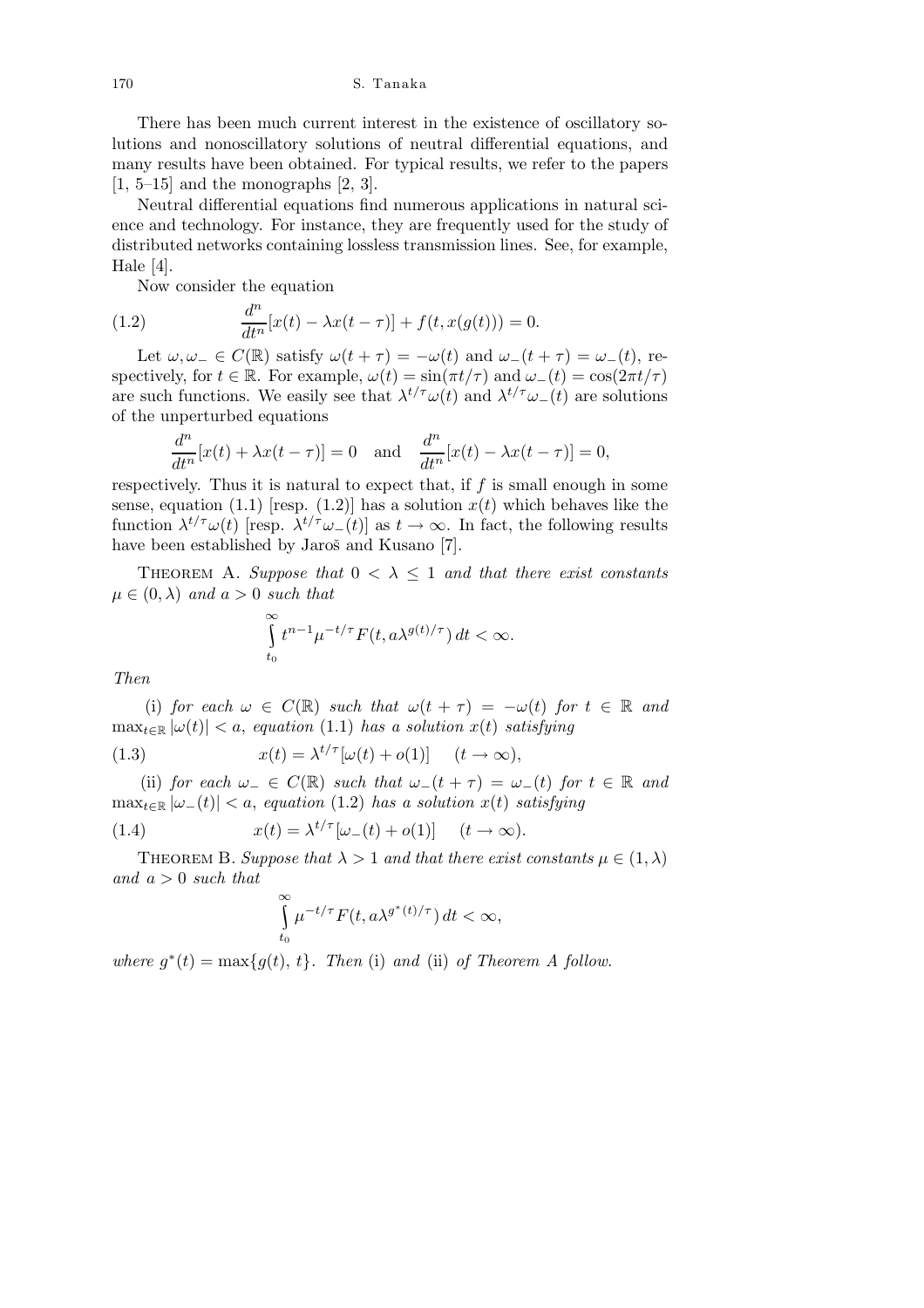We note that a solution  $x(t)$  satisfying (1.3) is oscillatory if  $\omega(t) \neq 0$ , and that a solution  $x(t)$  satisfying (1.4) is oscillatory or nonoscillatory according to whether the function  $\omega_{-}(t)$  is oscillatory or nonoscillatory. In particular, Theorems A and B are first results concerning the existence of oscillatory solutions of nonlinear neutral differential equations.

For equation (1.2), Theorems A and B have been extended to the following results by Kitamura and Kusano [9]. (See also [5, 8, 10, 14].)

THEOREM C. Let  $\lambda = 1$ . Suppose that

$$
\int_{t_0}^{\infty} t^n F(t, a) dt < \infty \quad \text{ for some } a > 0.
$$

Then, for each  $\omega_-\in C(\mathbb{R})$  such that  $\omega_-(t+\tau)=\omega_-(t)$  for  $t\in\mathbb{R}$  and  $\max_{t \in \mathbb{R}} |\omega_{-}(t)| < a$ , equation (1.2) has a solution  $x(t)$  satisfying

$$
x(t) = \omega_-(t) + o(1) \quad (t \to \infty).
$$

THEOREM D. Let  $\lambda \neq 1$ . Suppose that

(1.5) 
$$
\int_{t_0}^{\infty} \lambda^{-t/\tau} F(t, a\lambda^{g(t)/\tau}) dt < \infty \quad \text{for some } a > 0.
$$

Then (ii) of Theorem A follows.

∞

However, very little is known about extensions of Theorems A and B for equation (1.1) such as Theorems C and D. In this paper we obtain the following results which improve Theorems A and B for equation (1.1).

THEOREM 1.1. Let  $\lambda = 1$ . Suppose that

(1.6) 
$$
\int_{t_0}^{\infty} t^{n-1} F(t, a) dt < \infty \quad \text{for some } a > 0.
$$

Then, for each  $c \in \mathbb{R}$  and  $\omega \in C(\mathbb{R})$  such that  $\omega(t + \tau) = -\omega(t)$  for  $t \in \mathbb{R}$ and  $\max_{t \in \mathbb{R}} |\omega(t)| + |c| < a$ , equation (1.1) has a solution  $x(t)$  satisfying

(1.7) 
$$
x(t) = \omega(t) + c + o(1) \quad \text{as } t \to \infty.
$$

THEOREM 1.2. Let  $\lambda \neq 1$ . Suppose that (1.5) holds. Then (i) of Theorem A follows.

REMARK 1.1. The solution obtained in Theorem 1.1 is oscillatory or nonoscillatory according to whether the function  $\omega(t) + c$  is oscillatory or nonoscillatory. Since condition  $(1.6)$  is independent of the choice of the function  $\omega(t)+c$ , equation (1.1) has both oscillatory solutions and nonoscillatory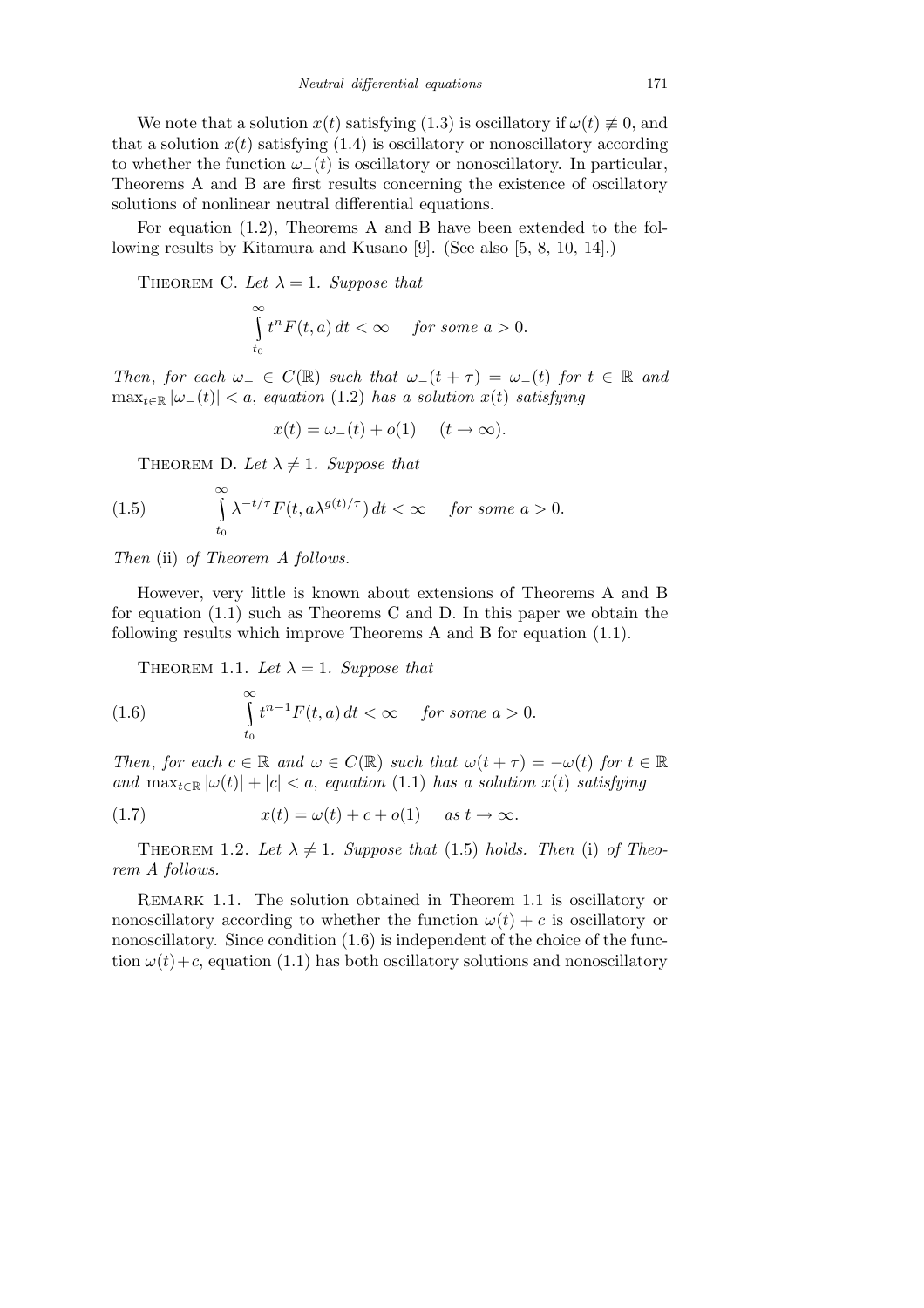solutions if (1.6) holds. For the case  $\omega(t) \neq 0$ , the solution of (1.1) obtained in Theorem 1.2 is oscillatory.

The proof of Theorem 1.1 is given in Section 2. The proof of Theorem 1.2 is divided into the cases  $0 < \lambda < 1$  and  $\lambda > 1$ . These are considered in Sections 3 and 4, respectively. To prove the existence of solutions, we use the Schauder–Tikhonov fixed point theorem.

2. Proof of Theorem 1.1. Equation can be replaced by  $(1.1)$  with  $\lambda = 1$ .

Let T and  $T_*$  be constants with  $T - \tau \ge T_* \ge t_0$ . We denote by  $U[T_*,\infty)$ the set of all functions  $u \in C[T_*,\infty)$  such that  $\sum_{i=1}^{\infty}(-1)^{i+1}u(t+i\tau)$  converges for each fixed  $t \in [T - \tau, \infty)$ . To each  $u \in U[T_*, \infty)$  we assign the function  $\Phi u$  on  $[T_*,\infty)$  by

$$
(\Phi u)(t) = \begin{cases} \sum_{i=1}^{\infty} (-1)^{i+1} u(t+i\tau), & t \geq T-\tau, \\ (\Phi u)(T-\tau), & t \in [T_*, T-\tau]. \end{cases}
$$

Then we see that

(2.1) 
$$
(\Phi u)(t) + (\Phi u)(t - \tau) = u(t), \quad t \geq T, \ u \in U[T_*, \infty).
$$

In fact,

$$
(\Phi u)(t) + (\Phi u)(t - \tau) = \sum_{i=1}^{\infty} (-1)^{i+1} u(t + i\tau) + \sum_{i=1}^{\infty} (-1)^{i+1} u(t + (i-1)\tau)
$$
  
= 
$$
\sum_{i=1}^{\infty} (-1)^{i+1} u(t + i\tau) - \sum_{i=0}^{\infty} (-1)^{i+1} u(t + i\tau)
$$
  
= 
$$
u(t), \quad t \geq T, \ u \in U[T_*, \infty).
$$

Hereafter,  $C[T_*,\infty)$  is regarded as the Fréchet space of all continuous functions on  $[T_*,\infty)$  with the topology of uniform convergence on every compact subinterval of  $[T_*,\infty)$  (the  $C[T_*,\infty)$ -topology).

We prepare the next proposition for the proof of Theorem 1.1.

LEMMA 2.1. Let T and  $T_*$  be constants with  $T - \tau \geq T_* \geq t_0$ . Suppose that  $\eta \in C[T-\tau,\infty)$  is such that  $\eta(t) \geq 0$  for  $t \geq T-\tau$  and  $\lim_{t \to \infty} \eta(t) = 0$ and define

$$
V=\{v\in U[T_*,\infty): |(\varPhi v)(t)|\leq \eta(t),\ t\geq T-\tau\}.
$$

Then  $\Phi$  maps V into  $C[T_*,\infty)$  and is continuous on V in the  $C[T_*,\infty)$ topology.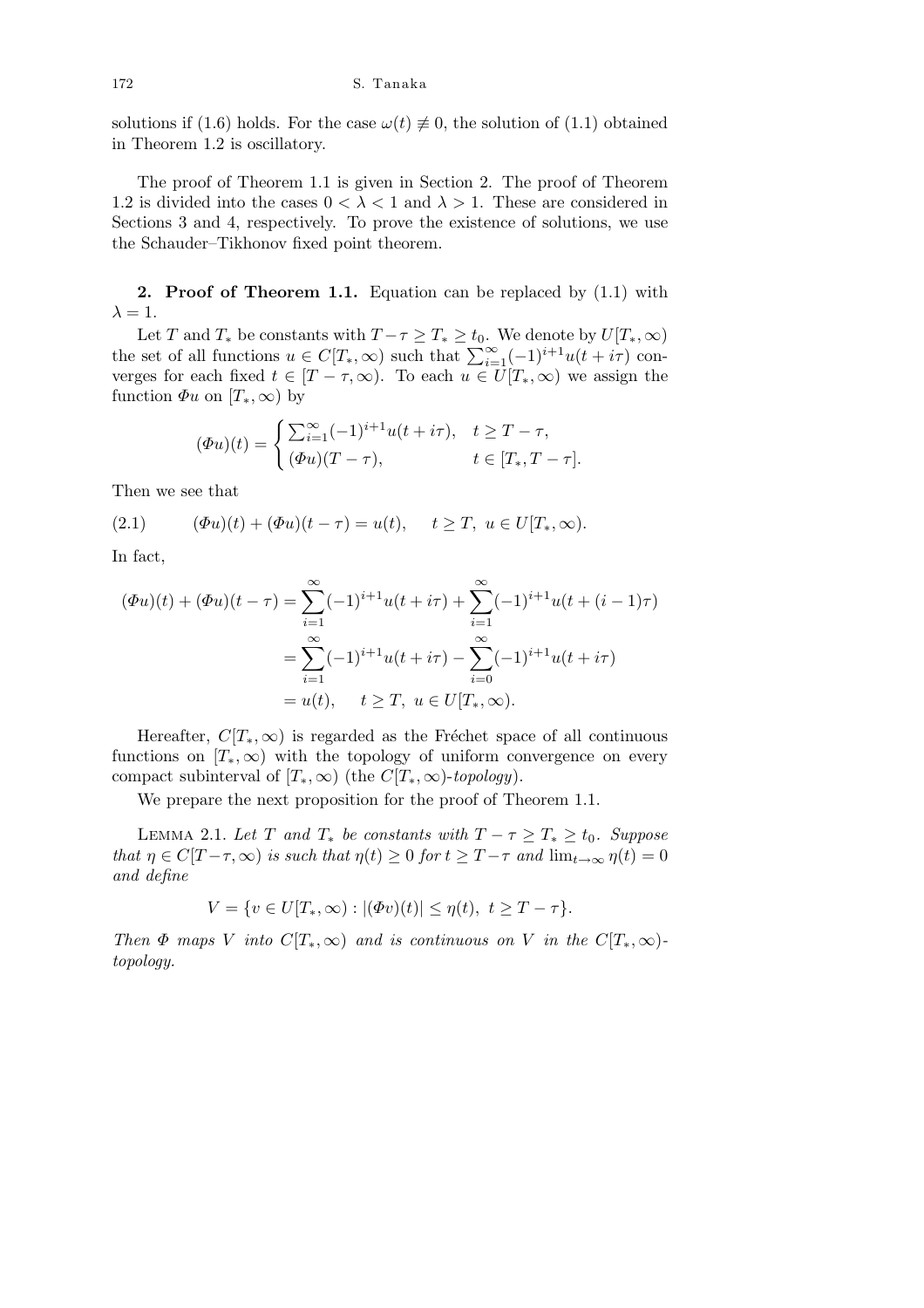P r o o f. If  $v \in V$ , then

(2.2) 
$$
\sup_{t \in [T-\tau,\infty)} \Big| \sum_{i=p+1}^{\infty} (-1)^{i+1} v(t+i\tau) \Big|
$$
  
\n
$$
= \sup_{t \in [T-\tau,\infty)} \Big| \sum_{i=1}^{\infty} (-1)^{i+1} v(t+p\tau+i\tau) \Big|
$$
  
\n
$$
\leq \sup_{t \in [T-\tau,\infty)} \eta(t+p\tau)
$$
  
\n
$$
= \sup_{t \in [T+(p-1)\tau,\infty)} \eta(t), \quad p = 0, 1, 2, \dots,
$$

which means that the series  $\sum_{i=1}^{\infty}(-1)^{i+1}v(t+i\tau)$  converges uniformly on  $[T - \tau, \infty)$ . Consequently,  $\Phi v$  is continuous on  $[T_*, \infty)$  for each  $v \in V$  and  $\Phi$ maps V into  $C[T_*,\infty)$ .

Now we prove that  $\Phi$  is continuous on V. It suffices to show that if  ${v_j}_{j=1}^{\infty}$  is a sequence in  $C[T_*,\infty)$  converging to  $v \in C[T_*,\infty)$  in the  $C[T_*,\infty)$ -topology, then also  $\Phi v_j$  converges to  $\Phi v$  in this topology.

For any  $\varepsilon > 0$ , there is an integer  $p \ge 1$  such that

(2.3) 
$$
\sup_{t \in [T + (p-1)\tau, \infty)} \eta(t) < \frac{\varepsilon}{3}.
$$

Take an arbitrary compact subinterval I of  $[T-\tau,\infty)$ . There exists an integer  $j_0 \geq 1$  such that

$$
\sum_{i=1}^p |v_j(t+i\tau)-v(t+i\tau)| < \frac{\varepsilon}{3}, \quad t \in I, \ j \ge j_0.
$$

It follows from  $(2.2)$  and  $(2.3)$  that

$$
|(\Phi v_j)(t) - (\Phi v)(t)| \le \sum_{i=1}^p |v_j(t + i\tau) - v(t + i\tau)|
$$
  
+ 
$$
\Big| \sum_{i=p+1}^\infty (-1)^{i+1} v_j(t + i\tau) \Big| + \Big| \sum_{i=p+1}^\infty (-1)^{i+1} v(t + i\tau) \Big|
$$
  

$$
< \varepsilon, \quad t \in I, \ j \ge j_0,
$$

which implies that  $\Phi v_j$  converges to  $\Phi v$  uniformly on I. In view of the fact that  $(\Phi v)(t) = (\Phi v)(T - \tau)$  for  $t \in [T_*, T - \tau]$  and  $v \in V$ , we conclude that  $\Phi$  is continuous on V. The proof is complete.

*Proof of Theorem 1.1.* Put  $\delta = a - |c| - \max_{t \in \mathbb{R}} |\omega(t)| > 0$ . Take a number  $T \geq t_0$  so large that

$$
T_* = \min\{T - \tau, \inf\{g(t) : t \ge T\}\} \ge t_0
$$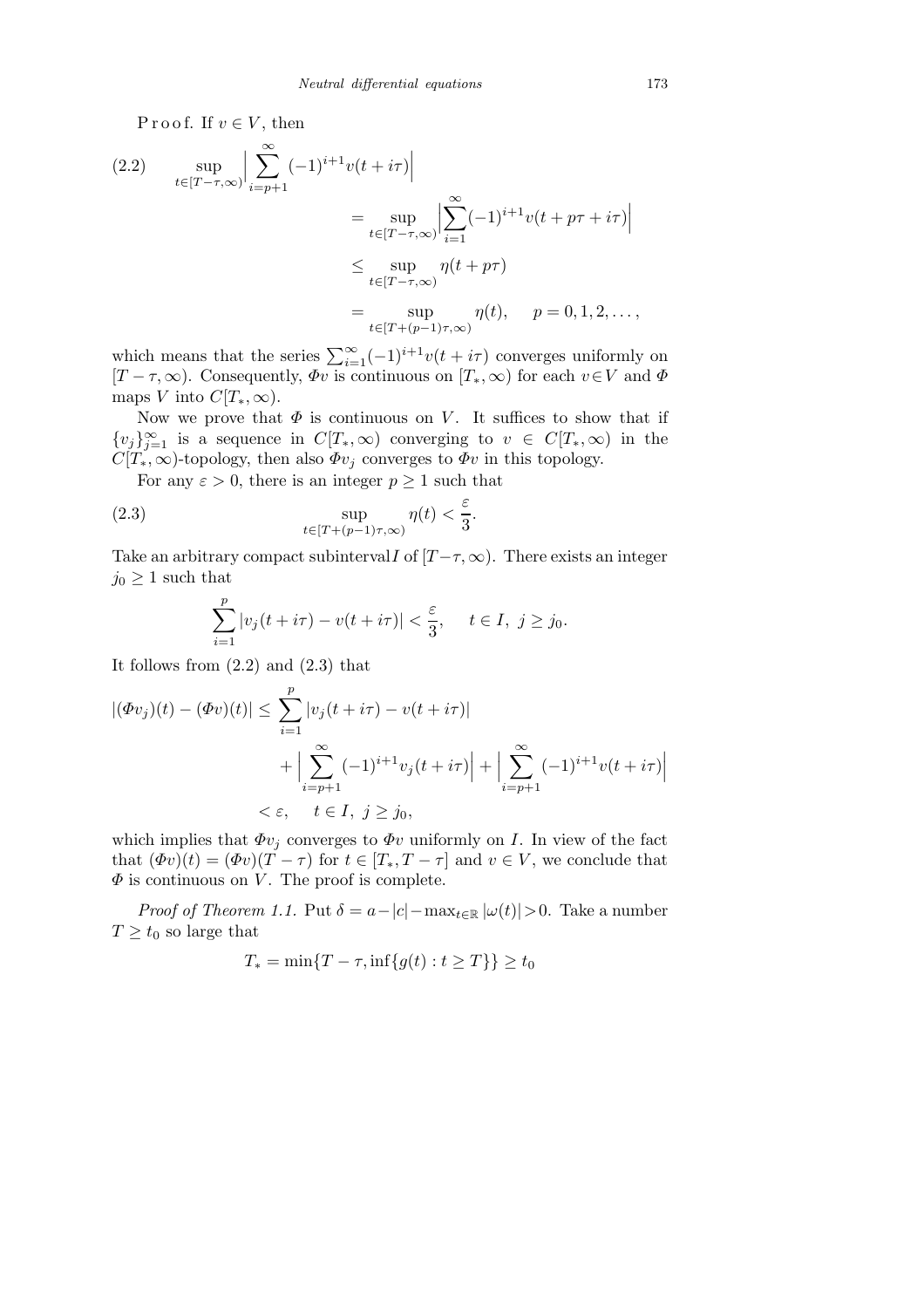and

(2.4) 
$$
\int_{T}^{\infty} s^{n-1} F(s, a) ds < \delta.
$$

Let

$$
G(t) = \begin{cases} \int_{t}^{\infty} \frac{(s-t)^{n-2}}{(n-2)!} F(s, a) ds, & n \ge 2, \\ F(t, a), & n = 1, \end{cases}
$$

for  $t \geq T$ . Notice that

(2.5) 
$$
\int_{t}^{\infty} G(s) ds = \int_{t}^{\infty} \frac{(s-t)^{n-1}}{(n-1)!} F(s, a) ds, \quad t \geq T.
$$

Denote by  $Y$  the set of all functions  $y\in C[T_*,\infty)$  such that

$$
y(t) = y(T)
$$
 for  $t \in [T_*, T]$ ,  $|y(t)| \le \int_t^{\infty} G(s) ds$  for  $t \ge T$ 

and

$$
|y(t) - y(t + \tau)| \le \int_{t}^{t + \tau} G(s) \, ds \quad \text{ for } t \ge T.
$$

Obviously, Y is a closed convex subset of  $C[T_*,\infty)$ .

Now we claim that if  $y \in Y$ , then

(2.6) 
$$
\left|\sum_{i=1}^m (-1)^{i+1} y(t+i\tau)\right| \leq \int_{t+\tau}^{\infty} G(s) ds, \quad t \geq T-\tau
$$

for  $m = 1, 2, \dots$  If m is odd, then

$$
\left| \sum_{i=1}^{m} (-1)^{i+1} y(t+i\tau) \right|
$$
  
= 
$$
\left| \sum_{j=1}^{(m-1)/2} \left[ y(t+(2j-1)\tau) - y(t+2j\tau) \right] + y(t+m\tau) \right|
$$
  

$$
\leq \sum_{j=1}^{(m-1)/2} \sum_{t+2j\tau}^{t+2j\tau} G(s) ds + \int_{t+m\tau}^{\infty} G(s) ds
$$
  

$$
\leq \int_{t+\tau}^{\infty} G(s) ds, \quad t \geq T-\tau, \ y \in Y.
$$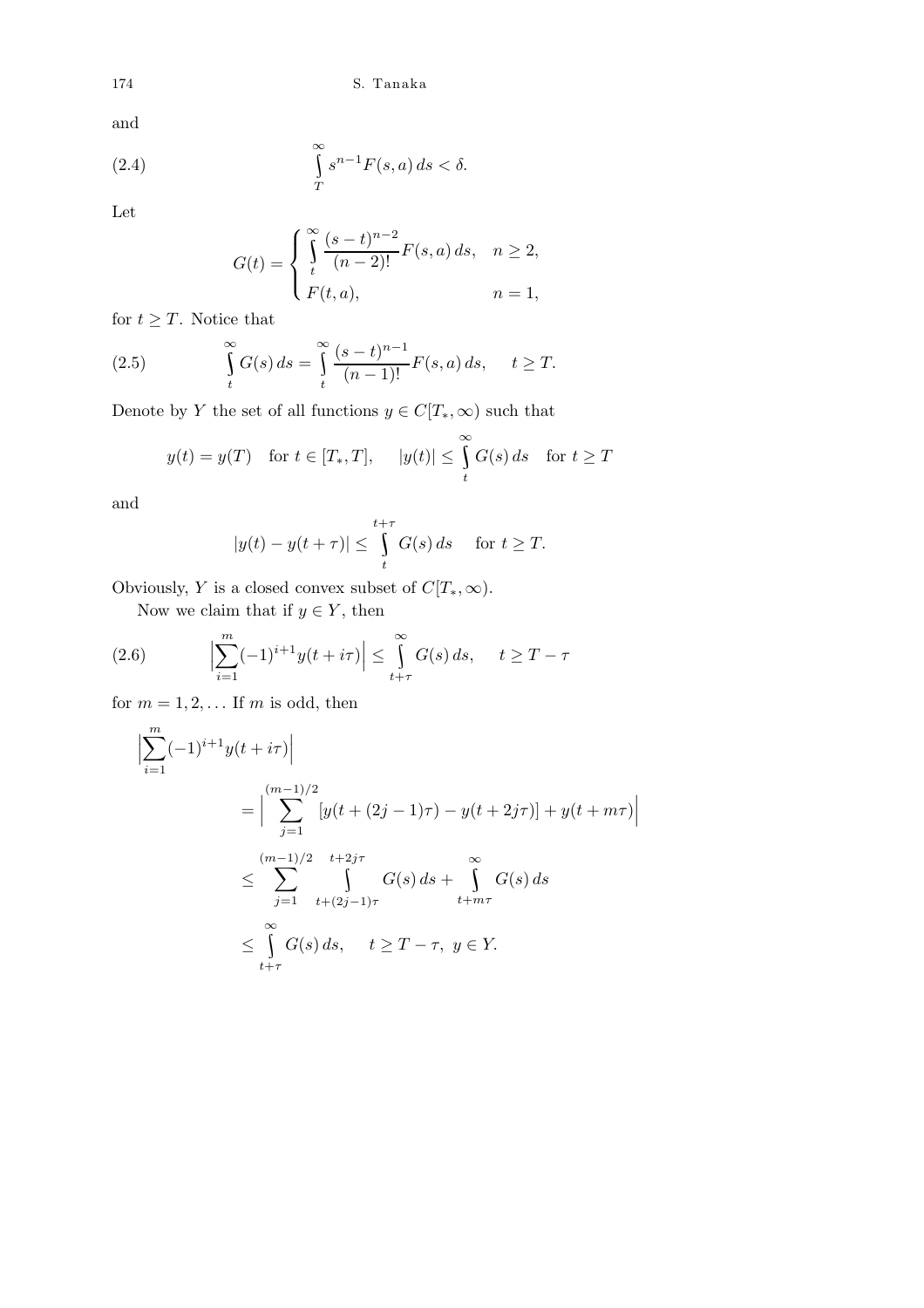For the case where  $m$  is even, using the equality

$$
\sum_{i=1}^{m} (-1)^{i+1} y(t+i\tau) = \sum_{j=1}^{m/2} [y(t+(2j-1)\tau) - y(t+2j\tau)], \quad t \geq T - \tau,
$$

we get (2.6).

According to (2.6), if  $m \ge p \ge 1$  and  $t \in [T - \tau, \infty)$ , then

$$
\left| \sum_{i=p}^{m} (-1)^{i+1} y(t+i\tau) \right| = \left| \sum_{i=1}^{m-p+1} (-1)^{i+p} y(t+(i+p-1)\tau) \right|
$$

$$
= \left| \sum_{i=1}^{m-p+1} (-1)^{i+1} y(t+(p-1)\tau+i\tau) \right|
$$

$$
\leq \int_{t+p\tau}^{\infty} G(s) ds \to 0 \quad \text{as } p \to \infty
$$

for each  $y \in Y$ . Hence,  $Y \subset U[T_*,\infty)$ . Letting  $m \to \infty$  in (2.6), we obtain

$$
|(\Phi y)(t)| \le \int_{t+\tau}^{\infty} G(s) \, ds, \quad t \ge T - \tau, \ y \in Y.
$$

Lemma 2.1 implies that  $\Phi$  maps Y into  $C[T_*,\infty)$  and is continuous on Y. From (2.4), (2.5) and the last inequality, it follows that

$$
\lim_{t \to \infty} (\Phi y)(t) = 0 \quad \text{and} \quad |(\Phi y)(t)| \le \delta, \quad t \ge T_*, \ y \in Y.
$$

Set

(2.7) 
$$
(\Omega y)(t) = \omega(t) + c + (-1)^{n-1}(\Phi y)(t), \quad t \ge T_*, \ y \in Y.
$$

Then we find that

(2.8) 
$$
(\Omega y)(t) = \omega(t) + c + o(1) \quad (t \to \infty)
$$

and

(2.9) 
$$
|(Dy)(t)| \leq |\omega(t)| + |c| + \delta \leq a, \quad t \geq T_*
$$

for each  $y \in Y$ .

We define the mapping  $\mathcal{F}: Y \to C[T_*,\infty)$  as follows:

$$
(\mathcal{F}y)(t) = \begin{cases} \int_{t}^{\infty} \frac{(s-t)^{n-1}}{(n-1)!} f(s,(\Omega y)(g(s))) ds, & t \geq T, \\ (\mathcal{F}y)(T), & t \in [T_*,T]. \end{cases}
$$

By (H3) and (2.9), the mapping  $\mathcal F$  is well defined. We have  $\mathcal F(Y) \subset Y$ . In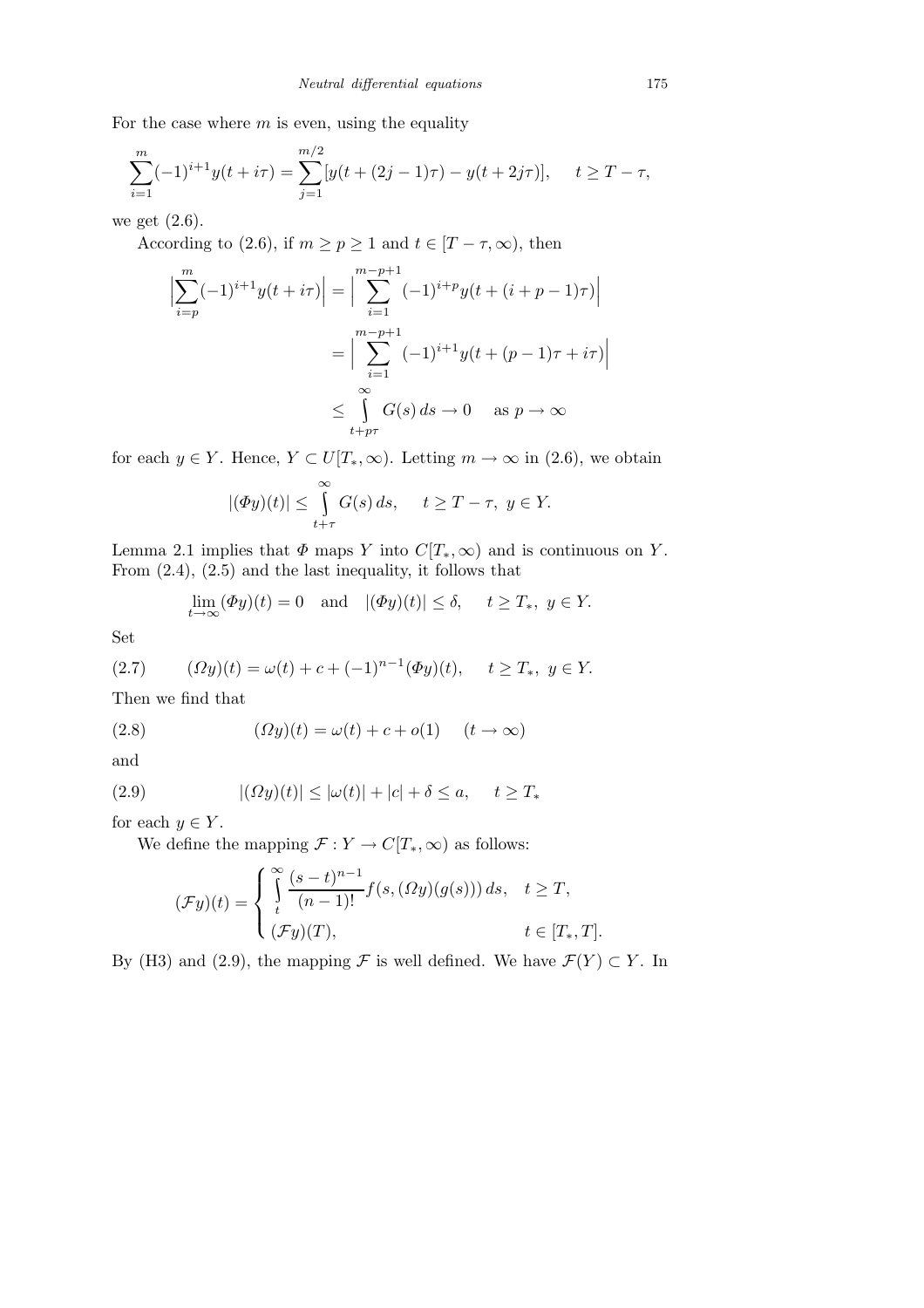fact, if  $t \geq T$  and  $y \in Y$ , then

$$
|(\mathcal{F}y)(t)| \leq \int_{t}^{\infty} \frac{(s-t)^{n-1}}{(n-1)} F(s,a) ds = \int_{t}^{\infty} G(s) ds,
$$

by (2.5), and

$$
|(\mathcal{F}y)(t) - (\mathcal{F}y)(t + \tau)| = \Big| \int_{t}^{t + \tau} f(s, (\Omega y)(g(s))) ds \Big|
$$
  

$$
\leq \int_{t}^{t + \tau} F(s, a) ds = \int_{t}^{t + \tau} G(s) ds
$$

for  $n = 1$ , and

$$
|(\mathcal{F}y)(t) - (\mathcal{F}y)(t+\tau)| = \Big| \int_{t-s}^{t+\tau} \int_{s}^{\infty} \frac{(r-s)^{n-2}}{(n-2)!} f(r,(\Omega y)(g(r))) dr ds \Big|
$$
  

$$
\leq \int_{t-s}^{t+\tau} \int_{s}^{\infty} \frac{(r-s)^{n-2}}{(n-2)!} F(r,a) dr ds = \int_{t}^{t+\tau} G(s) ds
$$

for  $n \neq 1$ .

Since  $\Omega$  is continuous on Y, the Lebesgue dominated convergence theorem shows that  $\mathcal F$  is continuous on Y.

Now we claim that  $\mathcal{F}(Y)$  is relatively compact. We note that  $\mathcal{F}(Y)$ is uniformly bounded on every compact subinterval of  $[T_*,\infty)$ , because of  $\mathcal{F}(Y) \subset Y$ . By the Ascoli–Arzelà theorem, it suffices to verify that the family  $\mathcal{F}(Y)$  is equicontinuous on every compact subinterval of  $[T_*,\infty)$ . Observe that

$$
|(\mathcal{F}y)'(t)| \le \begin{cases} F(t,a), & n=1, \\ \int_T^{\infty} s^{n-2} F(s,a) ds, & n \ne 1, \end{cases} \quad t \ge T, \ y \in Y.
$$

Let I be an arbitrary compact subinterval of  $[T, \infty)$ . Then we see that  ${({\mathcal{F}y})'(t) : y \in Y}$  is uniformly bounded on I. The mean value theorem implies that  $\mathcal{F}(Y)$  is equicontinuous on I. Since  $|(\mathcal{F}y)(t_1)-(\mathcal{F}y)(t_2)|=0$  for  $t_1, t_2 \in [T_*, T]$ , we conclude that  $\mathcal{F}(Y)$  is equicontinuous on every compact subinterval of  $[T_*,\infty)$ . Thus  $\mathcal{F}(Y)$  is relatively compact as claimed.

Consequently, we are able to apply the Schauder–Tikhonov fixed point theorem to the operator F and find that there exists a  $\widetilde{y} \in Y$  such that  $\widetilde{y} = \mathcal{F}\widetilde{y}$ . Set  $x(t) = (\Omega \widetilde{y})(t)$ . From (2.8) it follows that  $x(t)$  satisfies (1.7). By  $(2.7)$  and  $(2.1)$ , we obtain

$$
x(t) + x(t - \tau) = \omega(t) + \omega(t - \tau) + 2c + (-1)^{n-1} [(\Phi \widetilde{y})(t) + (\Phi \widetilde{y})(t - \tau)]
$$
  
= 2c + (-1)^{n-1} \widetilde{y}(t),  
= 2c + (-1)^{n-1} (\mathcal{F}\widetilde{y})(t), \quad t \geq T.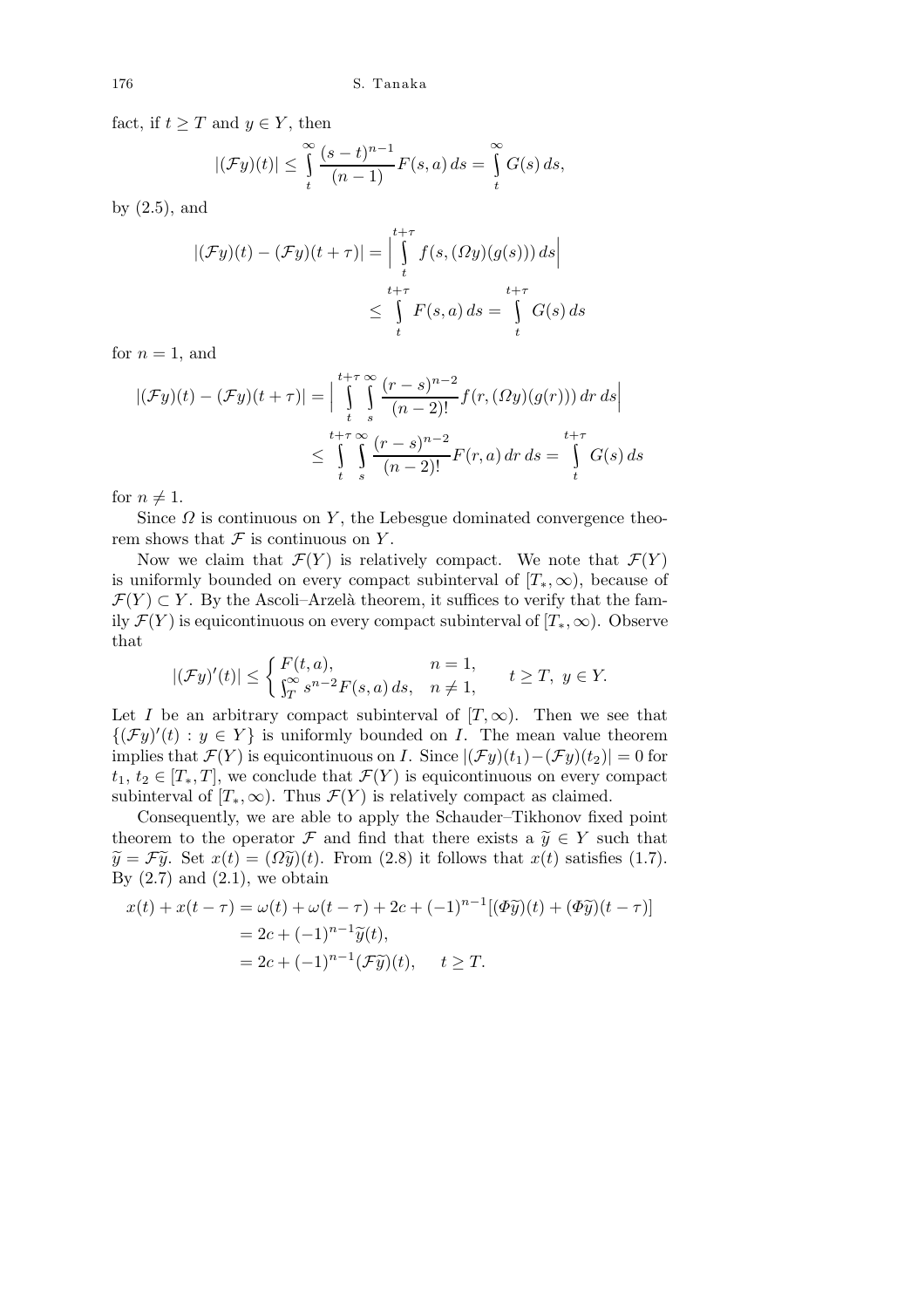Therefore we see that

$$
\frac{d^n}{dt^n}[x(t) + x(t-\tau)] = (-1)^{n-1} \left(\mathcal{F}\tilde{y}\right)^{(n)}(t) = -f(t, x(g(t))), \quad t \ge T,
$$

so that  $x(t)$  is a solution of (1.1). The proof is complete.

**3. Proof of Theorem 1.2** ( $0 < \lambda < 1$ ). We need a few lemmas.

Let T and  $T_*$  be constants such that  $T - \tau \geq T_* \geq t_0$ . We denote by  $S[T_*,\infty)$  the set of all functions  $u \in C[T_*,\infty)$  such that the series

(3.1) 
$$
\sum_{i=1}^{\infty} |u(t+i\tau)|
$$

converges uniformly on  $[T-\tau,\infty)$ . It is easy to see that  $S[T_*,\infty) \subset U[T_*,\infty)$ and  $\Phi$  maps  $S[T_*,\infty)$  into  $C[T_*,\infty)$ .

LEMMA 3.1. Let T and  $T_*$  be constants with  $T - \tau \geq T_* \geq t_0$ . Suppose that  $\varphi \in S[T_*,\infty)$  satisfies  $\varphi(t) \geq 0$  for  $t \geq T$  and define

$$
W = \{ w \in C[T_*, \infty) : |w(t)| \le \varphi(t), \ t \ge T \}.
$$

Then  $W \subset S[T_*,\infty)$  and  $\Phi$  is continuous on W in the  $C[T_*,\infty)$ -topology.

P r o o f. It is clear that  $W \subset S[T_*,\infty)$ . Let  $\varepsilon > 0$ . There is an integer  $p \geq 1$  such that

$$
\sum_{i=p+1}^{\infty} \varphi(t+i\tau) < \frac{\varepsilon}{3}, \quad t \geq T-\tau.
$$

Take an arbitrary compact subinterval I of  $[T - \tau, \infty)$ . Let  $\{w_j\}_{j=1}^{\infty}$  be a sequence in W converging to  $w \in W$  in the  $C[T_*,\infty)$ -topology. There exists an integer  $j_0 \geq 1$  such that

$$
\sum_{i=1}^p |w_j(t+i\tau)-w(t+i\tau)| < \frac{\varepsilon}{3}, \quad t \in I, \ j \ge j_0.
$$

We see that

$$
|(\Phi w_j)(t) - (\Phi w)(t)| \le \sum_{i=1}^p |w_j(t + i\tau) - w(t + i\tau)|
$$
  
+ 
$$
\sum_{i=p+1}^\infty |w_j(t + i\tau)| + \sum_{i=p+1}^\infty |w(t + i\tau)|
$$
  
< 
$$
< \frac{\varepsilon}{3} + 2 \sum_{i=p+1}^\infty \varphi(t + i\tau) < \varepsilon, \quad t \in I, \ j \ge j_0,
$$

implying that  $\Phi w_i$  converges to  $\Phi w$  uniformly on *I*. For  $t \in [T_*, T - \tau]$ , we have  $|(\Phi w_j)(t) - (\Phi w)(t)| = |(\Phi w_j)(T - \tau) - (\Phi w)(T - \tau)|$ . Therefore,  $\Phi$  is continuous on W.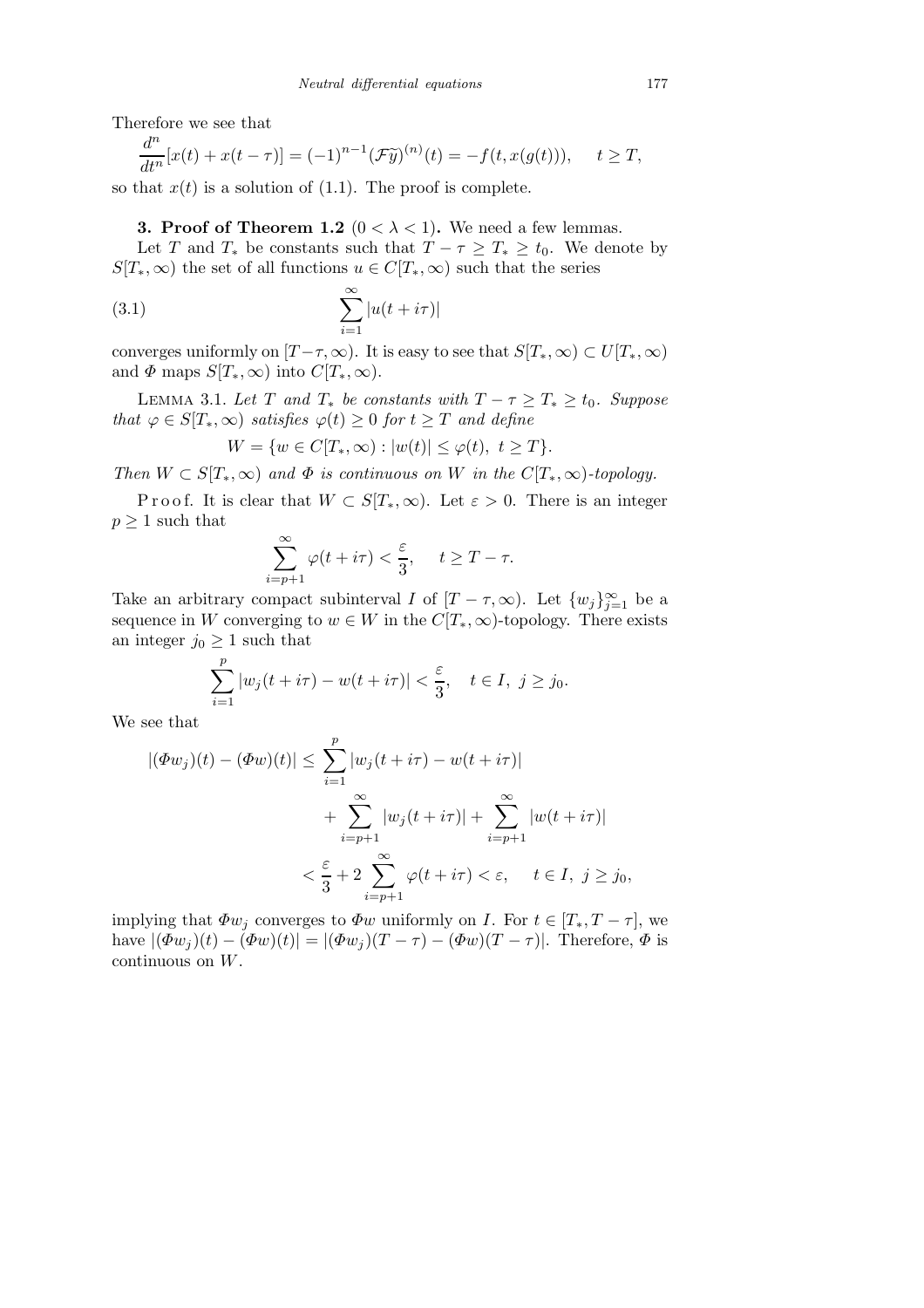LEMMA 3.2. Let  $u \in C[T_*,\infty)$ . Then  $u \in S[T_*,\infty)$  if and only if the series (3.1) converges for each fixed  $t \in [T - \tau, \infty)$  and

(3.2) 
$$
\lim_{t \to \infty} \sum_{i=1}^{\infty} |u(t + i\tau)| = 0.
$$

P r o o f. We note that if the series (3.1) converges for each fixed  $t \in$  $[T - \tau, \infty)$ , then

(3.3) 
$$
\sup_{t \in [T+m\tau,\infty)} \sum_{i=1}^{\infty} |u(t+i\tau)| = \sup_{t \in [T-\tau,\infty)} \sum_{i=1}^{\infty} |u(t+(m+1)\tau+i\tau)|
$$

$$
= \sup_{t \in [T-\tau,\infty)} \sum_{i=m+2}^{\infty} |u(t+i\tau)|
$$

for  $m = 1, 2, ...$ 

First we prove the "only if" part. Assume that  $u \in S[T_*,\infty)$ . Clearly, the series (3.1) converges for each fixed  $t \in [T - \tau, \infty)$ . Letting  $m \to \infty$  in  $(3.3)$ , we have

$$
\lim_{m \to \infty} \sup_{t \in [T+m\tau,\infty)} \sum_{i=1}^{\infty} |u(t+i\tau)| = 0,
$$

which implies  $(3.2)$ .

Conversely, suppose that the series (3.1) converges for each fixed  $t \in$  $[T - \tau, \infty)$  and (3.2) holds. By (3.3) again, we obtain

$$
\lim_{m \to \infty} \sup_{t \in [T - \tau, \infty)} \sum_{i=m+2}^{\infty} |u(t + i\tau)| = 0.
$$

This shows that the series (3.1) converges uniformly on  $[T - \tau, \infty)$ . Hence, the "if" part follows.

LEMMA 3.3. Let  $0 < \lambda < 1$  and  $k \in \mathbb{N} \cup \{0\}$ . Suppose that  $G \in C[t_0, \infty)$ satisfies

(3.4) 
$$
G(t) \ge 0
$$
 for  $t \ge t_0$  and  $\int_{t_0}^{\infty} \lambda^{-t/\tau} G(t) dt < \infty$ ,

and define the function  $\varphi$  on  $[t_0, \infty)$  by

$$
\varphi(t) = \lambda^{-t/\tau} \int_{t}^{\infty} (s-t)^{k} G(s) ds, \quad t \ge t_0.
$$

Then  $\sum_{i=1}^{\infty} \varphi(t+i\tau)$  converges for each fixed  $t \in [t_0 - \tau, \infty)$  and tends to 0 as  $t \to \infty$ .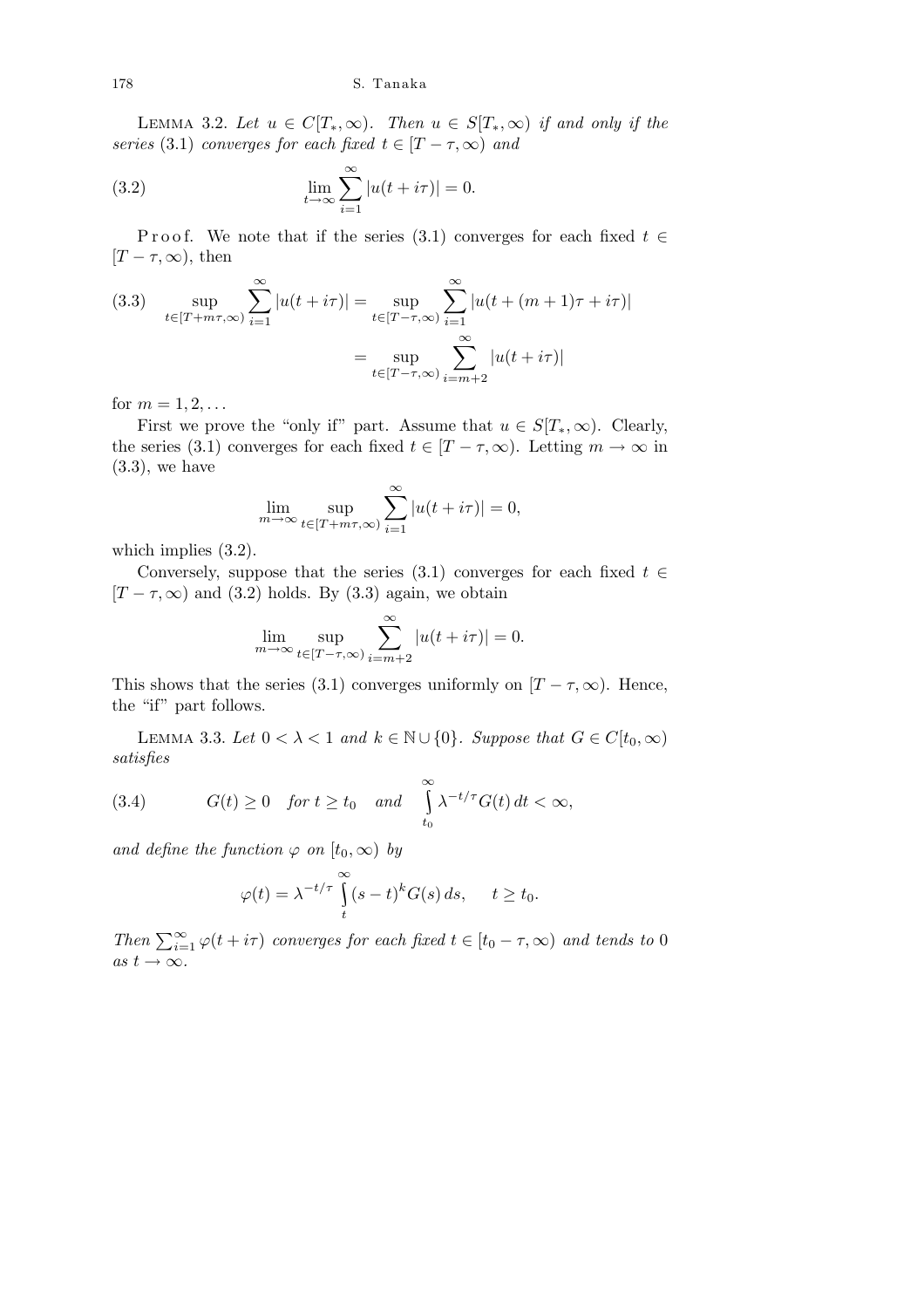P r o o f. Let  $t \geq t_0 - \tau$  be fixed. Observe that

$$
(3.5) \sum_{i=1}^{\infty} \varphi(t + i\tau) = \sum_{i=1}^{\infty} \lambda^{-(t+i\tau)/\tau} \sum_{j=i}^{\infty} \int_{t+j\tau}^{t+(j+1)\tau} (s - t - i\tau)^k G(s) ds
$$
  

$$
= \sum_{j=1}^{\infty} \int_{t+j\tau}^{t+(j+1)\tau} \sum_{i=1}^{j} \lambda^{(s-t-i\tau)/\tau} (s - t - i\tau)^k \lambda^{-s/\tau} G(s) ds.
$$

If  $s \in [t + j\tau, t + (j + 1)\tau]$ , then  $(j - i)\tau \leq s - t - i\tau \leq (j + 1 - i)\tau$ . Hence

(3.6) 
$$
\sum_{i=1}^{j} \lambda^{(s-t-i\tau)/\tau} (s-t-i\tau)^k \leq \tau^k \sum_{i=1}^{j} \lambda^{j-i} (j+1-i)^k
$$

$$
= \tau^k \sum_{l=1}^{j} \lambda^{l-1} l^k \leq \tau^k K
$$

for  $s \in [t + j\tau, t + (j + 1)\tau]$ ,  $K = \sum_{i=1}^{\infty} \lambda^{i-1} i^k$ . By (3.5) and (3.6), we obtain

$$
\sum_{i=1}^{\infty} \varphi(t + i\tau) \leq \tau^k K \int_{t+\tau}^{\infty} \lambda^{-s/\tau} G(s) ds.
$$

This completes the proof.

Proof of Theorem 1.2 ( $0 < \lambda < 1$ ). Let  $0 < \lambda < 1$ . Put  $\delta = a \max_{t \in \mathbb{R}} |\omega(t)| > 0, G(t) = \dot{F}(t, a\lambda^{g(t)/\tau}),$  and

$$
\varphi(t) = \lambda^{-t/\tau} \int_{t}^{\infty} (s-t)^{n-1} G(s) ds \ge 0, \quad t \ge t_0.
$$

From Lemma 3.3 it follows that

$$
\eta(t) \equiv \sum_{i=1}^{\infty} \varphi(t + i\tau)
$$

converges for each fixed  $t \in [t_0 - \tau, \infty)$  and  $\lim_{t \to \infty} \eta(t) = 0$ . Thus we can choose a number  $T \ge t_0$  so large that  $\eta(t) \le \delta$  for  $t \ge T - \tau$  and

$$
T_* = \min\{T - \tau, \inf\{g(t) : t \ge T\}\} \ge t_0.
$$

Lemma 3.2 implies  $\varphi|_{[T_*,\infty)} \in S[T_*,\infty)$ . Define

(3.7) 
$$
Y = \{ y \in C[T_*, \infty) : |y(t)| \le \varphi(t) \text{ for } t \ge T_* \}.
$$

Then Y is closed and convex. By Lemma 3.1, the mapping  $\Phi$  is continuous on  $Y$ . Put

$$
(\Omega y)(t) = \omega(t) + (-1)^{n-1} (\Phi y)(t), \quad t \ge T_*, \ y \in Y.
$$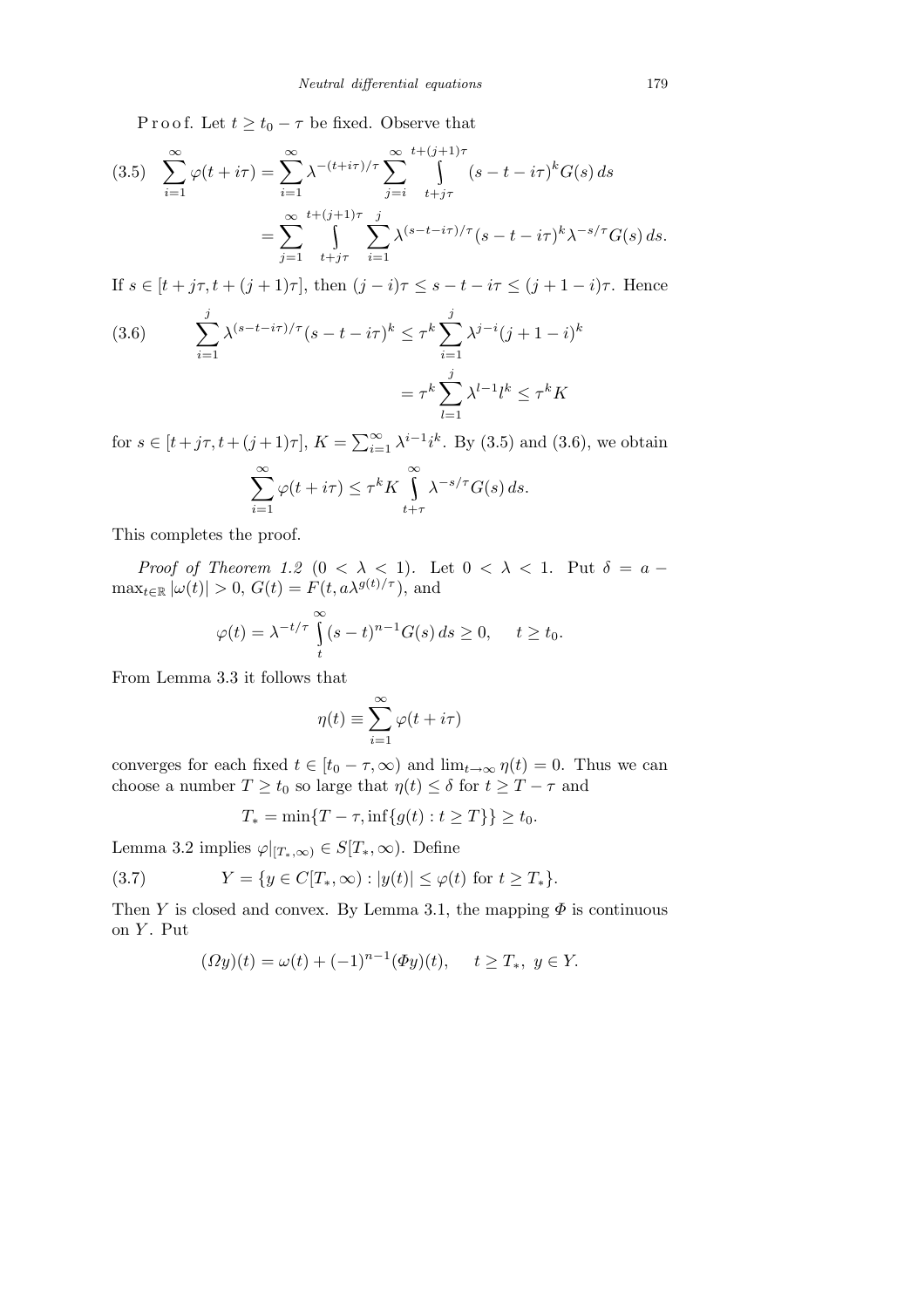Since

$$
|(\Phi y)(t)| \le \sum_{i=1}^{\infty} \varphi(t + i\tau) = \eta(t) \le \delta, \quad t \ge T - \tau, \ y \in Y,
$$

we have

(3.8) 
$$
|(Dy)(t)| \leq |\omega(t)| + \delta \leq a, \quad t \geq T_*, \ y \in Y,
$$

and

(3.9) 
$$
(\Omega y)(t) = \omega(t) + o(1) \quad (t \to \infty), \quad y \in Y.
$$

To each  $y \in Y$  we assign the function  $\mathcal{F}y$  on  $[T_*,\infty)$  by

$$
(\mathcal{F}y)(t) = \begin{cases} \lambda^{-t/\tau} \int_{t}^{\infty} \frac{(s-t)^{n-1}}{(n-1)!} f(s,(\Omega y)(g(s))\lambda^{g(s)/\tau}) ds, & t \geq T, \\ (\mathcal{F}y)(T), & t \in [T_*,T]. \end{cases}
$$

In view of (3.8), we easily see that  $\mathcal F$  is well defined and maps Y into itself. Using the same arguments as in the proof of Theorem 1.1, we conclude that F is continuous and  $\mathcal{F}(Y)$  is relatively compact. Application of the Schauder–Tikhonov fixed point theorem shows that there exists  $\widetilde{y} \in Y$  such that  $\widetilde{y} = \mathcal{F}\widetilde{y}$ . Put  $x(t) = (\Omega \widetilde{y})(t) \lambda^{t/\tau}$ . Then we obtain

$$
x(t) + \lambda x(t - \tau) = (\Omega \tilde{y})(t)\lambda^{t/\tau} + \lambda(\Omega \tilde{y})(t - \tau)\lambda^{(t-\tau)/\tau}
$$
  
\n
$$
= \lambda^{t/\tau} [(\Omega \tilde{y})(t - \tau) + (\Omega \tilde{y})(t - \tau)]
$$
  
\n
$$
= \lambda^{t/\tau} [\omega(t) + \omega(t - \tau) + (-1)^{n-1} \{ (\Phi \tilde{y})(t) + (\Phi \tilde{y})(t - \tau) \}]
$$
  
\n
$$
= (-1)^{n-1} \lambda^{t/\tau} \tilde{y}(t) = (-1)^{n-1} \lambda^{t/\tau} (\mathcal{F} \tilde{y})(t)
$$
  
\n
$$
= (-1)^{n-1} \int_{t}^{\infty} \frac{(s - t)^{n-1}}{(n - 1)!} f(s, x(g(s))) ds, \quad t \geq T.
$$

By differentiation of the above equality, we conclude that  $x(t)$  is a solution of (1.1). From (3.9) it follows that  $x(t)$  satisfies (1.3). This completes the proof of Theorem 1.2 for the case  $0 < \lambda < 1$ .

## 4. Proof of Theorem 1.2 ( $\lambda > 1$ ). First we prove two lemmas.

LEMMA 4.1. Let  $\lambda > 1$  and  $k \in \mathbb{N} \cup \{0\}$ . Suppose that  $G \in C[t_0, \infty)$ satisfies (3.4). Then

(4.1) 
$$
\lim_{t \to \infty} \lambda^{-t/\tau} \int_{t_0}^{t+\tau} (t + \tau - s)^k G(s) ds = 0.
$$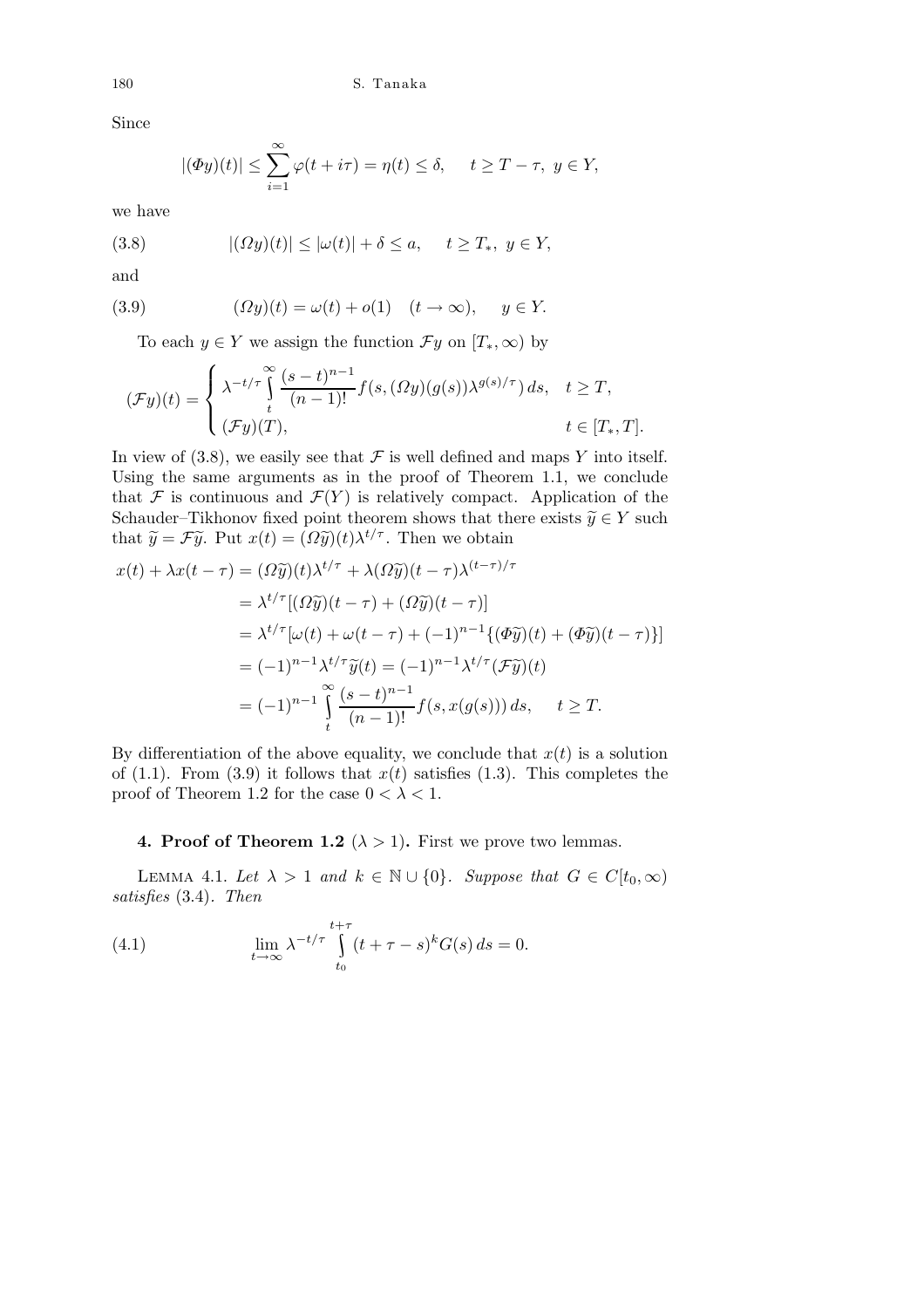P r o o f. It suffices to give the proof for the case  $k = 0$ . In fact, if

$$
\lim_{t \to \infty} \lambda^{-t/\tau} \int_{t_0}^{t+\tau} G(s) \, ds = 0,
$$

then for  $k \neq 0$  we have

$$
\lim_{t \to \infty} \lambda^{-t/\tau} \int_{t_0}^{t+\tau} (t+\tau-s)^k G(s) ds = \lim_{t \to \infty} \frac{d^k}{dt^k} \int_{t_0}^{t+\tau} (t+\tau-s)^k G(s) ds \bigg/ \frac{d^k}{dt^k} \lambda^{t/\tau}
$$

$$
= \lim_{t \to \infty} k! \bigg[ \frac{\tau}{\log \lambda} \bigg]^k \lambda^{-t/\tau} \int_{t_0}^{t+\tau} G(s) ds = 0.
$$

Put  $\psi(t) = \lambda^{-t/\tau} \int_{t_0}^t G(s) ds$ . An easy computation shows that

(4.2) 
$$
\int_{t_0}^t \psi(s) ds = \frac{\tau}{\log \lambda} \Big[ \int_{t_0}^t \lambda^{-s/\tau} G(s) ds - \psi(t) \Big], \quad t \ge t_0.
$$

Then we have

$$
0 \leq \int_{t_0}^t \psi(s) ds \leq \frac{\tau}{\log \lambda} \int_{t_0}^{\infty} \lambda^{-s/\tau} G(s) ds, \quad t \geq t_0,
$$

which implies that  $\psi$  is integrable on  $[t_0, \infty)$ . It follows from (4.2) that  $l = \lim_{t\to\infty} \psi(t)$  exists and is a nonnegative finite value. Since  $\psi$  is integrable on  $[t_0, \infty)$ , it is impossible that  $l > 0$ . Consequently, (4.1) holds for the case  $k = 0$ . This completes the proof.

LEMMA 4.2. Let  $\lambda > 1$  and  $k \in \mathbb{N} \cup \{0\}$ . Suppose that  $G \in C[t_0, \infty)$ satisfies (3.4), and define the function  $\varphi$  on  $[t_0, \infty)$  by

$$
\varphi(t) = \lambda^{-t/\tau} \int_{t_0}^t (t-s)^k G(s) \, ds, \quad t \ge t_0.
$$

Then  $\sum_{i=1}^{\infty} \varphi(t+i\tau)$  converges for each fixed  $t \in [t_0 - \tau, \infty)$  and tends to 0 as  $t \rightarrow \infty$ .

P r o o f. Let  $t \geq t_0 - \tau$  be fixed. We observe that

$$
\sum_{i=1}^{\infty} \varphi(t+i\tau) = \sum_{i=1}^{\infty} \lambda^{-(t+i\tau)/\tau} \int_{t_0}^{t+\tau} (t+i\tau-s)^k G(s) ds
$$

$$
+ \sum_{i=2}^{\infty} \lambda^{-(t+i\tau)/\tau} \sum_{j=1}^{i-1} \int_{t+j\tau}^{t+(j+1)\tau} (t+i\tau-s)^k G(s) ds
$$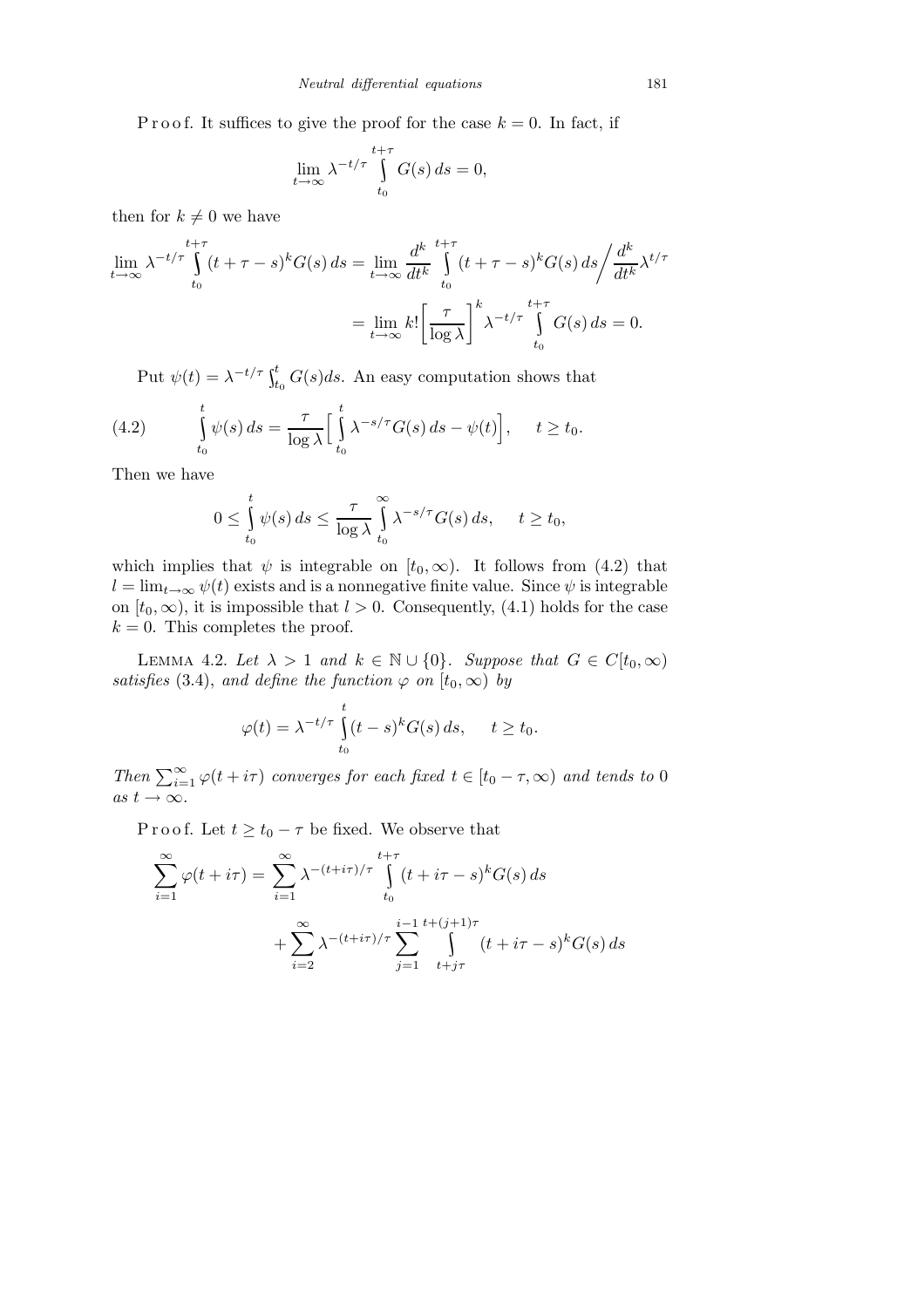$$
= \lambda^{-t/\tau} \sum_{i=1}^{\infty} \lambda^{-i} \int_{t_0}^{t+\tau} (t + i\tau - s)^k G(s) ds
$$
  
+ 
$$
\sum_{j=1}^{\infty} \int_{t+j\tau}^{t+(j+1)\tau} \sum_{i=j+1}^{\infty} \lambda^{-(t+i\tau - s)/\tau} (t + i\tau - s)^k \lambda^{-s/\tau} G(s) ds
$$
  

$$
\equiv I_1(t) + I_2(t).
$$

We have

$$
(t + i\tau - s)^k = [(t + \tau - s) + (i - 1)\tau]^k \le 2^k [(t + \tau - s)^k + (i - 1)^k \tau^k]
$$

for  $s \in [t_0, t + \tau]$ , because  $(u + v)^k \leq 2^k (u^k + v^k)$  for  $u \geq 0$  and  $v \geq 0$ . Therefore

$$
I_1(t) \leq \lambda^{-t/\tau} 2^k \sum_{i=1}^{\infty} \lambda^{-i} \int_{t_0}^{t+\tau} (t+\tau-s)^k G(s) ds
$$
  
+ 
$$
\lambda^{-t/\tau} 2^k \tau^k \sum_{i=1}^{\infty} \lambda^{-i} (i-1)^k \int_{t_0}^{t+\tau} G(s) ds
$$
  
= 
$$
\frac{2^k}{\lambda - 1} \lambda^{-t/\tau} \int_{t_0}^{t+\tau} (t+\tau-s)^k G(s) ds + L\lambda^{-t/\tau} \int_{t_0}^{t+\tau} G(s) ds,
$$

where  $L = 2^k \tau^k \sum_{i=1}^{\infty} \lambda^{-i} (i-1)^k$ . By Lemma 4.1 we obtain  $\lim_{t \to \infty} I_1(t)$  $= 0.$ 

If 
$$
s \in [t + j\tau, t + (j+1)\tau]
$$
, then  $(i - j - 1)\tau \le t + i\tau - s \le (i - j)\tau$ . Thus

$$
\sum_{i=j+1}^{\infty} \lambda^{-(t+i\tau-s)/\tau} (t+i\tau-s)^k \leq \tau^k \sum_{i=j+1}^{\infty} \lambda^{-(i-j-1)} (i-j)^k
$$

$$
= \tau^k \sum_{l=1}^{\infty} \lambda^{-l+1} l^k \equiv M
$$

for  $s \in [t + j\tau, t + (j + 1)\tau]$ , and so

$$
I_2(t) \le M \int_{t+\tau}^{\infty} \lambda^{-s/\tau} G(s) ds,
$$

which implies that  $\lim_{t\to\infty} I_2(t) = 0$ . This completes the proof.

*Proof of Theorem 1.2* ( $\lambda > 1$ ). Define  $\delta = a - \max_{t \in \mathbb{R}} |\omega(t)| > 0$ ,  $G(t) =$  $F(t, a\lambda^{g(t)/\tau})$ , and let

$$
\varphi(t) = \lambda^{-t/\tau} \int_{t_0}^t (t-s)^{n-1} G(s) ds \ge 0, \quad t \ge t_0.
$$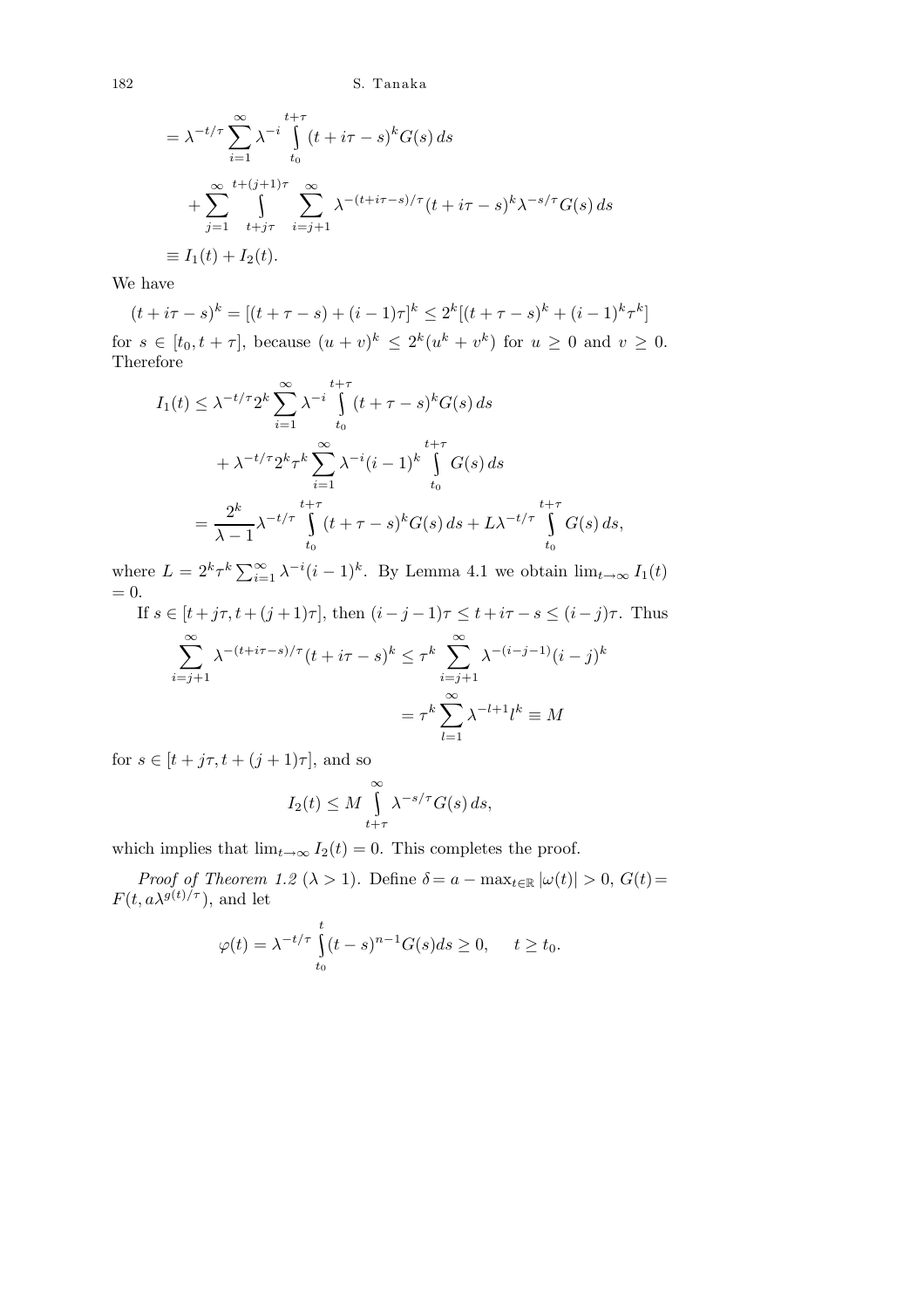In view of Lemma 4.2, we find that

$$
\eta(t) \equiv \sum_{i=1}^{\infty} \varphi(t + i\tau)
$$

converges for each fixed  $t \in [t_0 - \tau, \infty)$  and  $\lim_{t\to\infty} \eta(t) = 0$ . Take  $T \ge t_0$ such that  $\eta(t) \leq \delta$  for  $t \geq T - \tau$  and

$$
T_* \equiv \min\{T - \tau, \inf\{g(t) : t \ge T\}\} \ge t_0.
$$

By virtue of Lemma 3.2, we have  $\varphi|_{[T_*,\infty)} \in S[T_*,\infty)$ . We define the set Y by (3.7). To each  $y \in Y$  we assign the functions  $\Omega y$  and  $\mathcal{F}y$  on  $[T_*,\infty)$  by

$$
(\Omega y)(t) = \omega(t) - (\Phi y)(t), \quad t \ge T_*,
$$

and

$$
(\mathcal{F}y)(t) = \begin{cases} \lambda^{-t/\tau} \int_{T}^{t} \frac{(t-s)^{n-1}}{(n-1)!} f(s,(\Omega y)(g(s))\lambda^{g(s)/\tau}) ds, & t \geq T, \\ 0, & t \in [T_*,T], \end{cases}
$$

respectively. By the same argument as in the proof of Theorem 1.2 for the case  $0 < \lambda < 1$ , we conclude that  $\mathcal{F}\tilde{y} = \tilde{y}$  for some  $\tilde{y} \in Y$ , and that  $x(t) \equiv (\Omega \tilde{y})(t) \lambda^{t/\tau}$  is a solution of (1.1) satisfying (1.3). This completes the proof of Theorem 1.2.

## **References**

- [1] Y. Chen, *Existence of nonoscillatory solutions of nth order neutral delay differential equations*, Funkcial. Ekvac. 35 (1992), 557–570.
- [2] L. H. Erbe, Q. Kong and B. G. Zhang, *Oscillation Theory for Functional Differential Equations*, Marcel Dekker, New York, 1995.
- [3] I. G y öri and G. Ladas, *Oscillation Theory of Delay Differential Equations*, Oxford Univer. Press, 1991.
- [4] J. K. H al e, *Theory of Functional Differential Equations*, Springer, New York, 1977.
- [5] J. Jaroš, Y. Kitamura and T. Kusano, *On a class of functional differential equations of neutral type*, in: Recent Trends in Differential Equations, World Sci. Ser. Appl. Anal. 1, World Scientific, 1992, 317–333.
- [6] J. Jaroš and T. Kusano, *Oscillation theory of higher order linear functional differential equations of neutral type*, Hiroshima Math. J. 18 (1988), 509–531.
- [7] —, —, *Existence of oscillatory solutions for functional differential equations of neutral type*, Acta Math. Univ. Comenian. 60 (1991), 185–194.
- [8] Y. Kitamura and T. Kusano, *Oscillation and asymptotic behavior of solutions of first-order functional differential equations of neutral type*, Funkcial. Ekvac. 33 (1990), 325–343.
- [9] —, —, *Existence theorems for a neutral functional differential equation whose leading part contains a difference operator of higher degree*, Hiroshima Math. J. 25 (1995), 53–82.